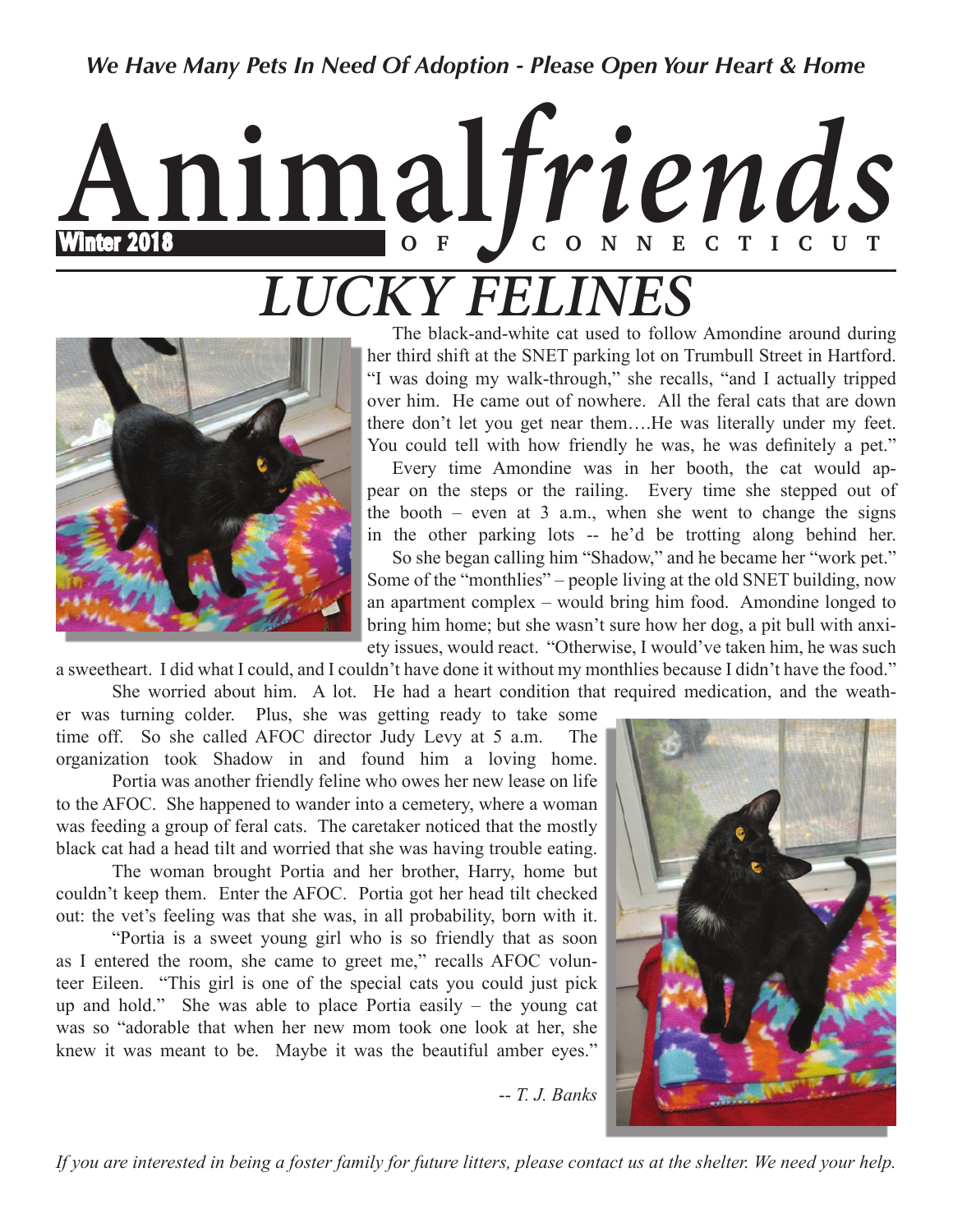

*UNITED WAY*

You can donate while at work by making a contribution for THE UNITED WAY. Just specify that your donation is intended for AFOC. Please use the following letters and numbers on the form: AG 0640.



*Sunshine Fund*

Sunshine was a dog that came to us years ago. She was a Shepherd Husky cross and was found in a project in Hartford with one eye poked out by a stick. The owners signed the dog over to AFOC. We had her injuries treated and we found her a wonderful home. She lived to be over 14 years old. What happened to Sunshine was just the beginning of many years involved in rescuing injured and abused animals. This fund is in her memory.

#### *I-GIVE MATCHING CONTRIBUTIONS*

Register with I-Give on line. Shop on line with major retailers and help AFOC at the same time! All consumer transactions will contain a percentage donated to AFOC.

#### *Sponsorship Program*

We have many cats that are not adoptable or hard to place. We are looking for sponsors willing to sponsor a rescue cat by helping to cover the cost of food, litter, and basic medicine. Our goal is to sponsor every cat.

#### *ANOTHER CONVENIENT WAY OF GIFT GIVING!*

You can now use your credit card and make a donation on-line through PayPal. Just go directly to our website for further details (www.afocinc.org).

# **PayPal**

*AmazonSmile* is a website operated by Amazon that lets you enjoy the same wide selection of products, low prices, and convenient shopping features as on Amazon.com. The difference is that when you shop on AmazonSmile https://smile.amazon.com/ch/06- 1132973, the AmazonSmile Foundation will donate 0.5% of the purchase price to the eligible charitable organization of your choice. It does not cost anything to sign up or add to your purchase price. It is totally funded by Amazon. Remember, when you are shopping on line with Amazon, go thru AmazonSmile instead and help Animal Friends or Connectucut at the same time.

#### **SUCCESSFUL 2017 BAKE SALE**

This year, the annual AFOC bake sale at the Simsbury Stop  $&$  Shop was moved to the first weekend in October. We made \$720 in sales and donations. A number of people also picked up literature and asked questions about the organization. I'm hopeful that we'll get several adoptions as a result and maybe a volunteer and/or regular supporter. The event is always worthwhile -- not only for the money it brings in but also for the exposure it gives AFOC to the public.

We had really pleasant weather this year -- sunny and warm. Carmelo Aresco once again baked his yummy Danish coffee cake. He and I set up at 9 a.m., and George Murtha arrived around 10 to lend a hand with sales and information about our organization.

We had a quantity of wonderful baked goods provided by our team of bakers: Marilyn Beebe, Liz Calnen, Barbara Dennis, Erika Elbert, Barbara Greenleaf, Sue Jansen, Joann O'Connell, Ed Paquette, Jill Perrault, Sue Riley, Jane Wilson, Terri Wilson, Carmelo, and me. (I apologize if I have omitted anyone.) There were fewer people shopping in the afternoon, and we had sold most of our goodies by 2 o'clock, when we closed up. George took the leftovers to Roaring Brook Vets as a thank-you for their support for AFOC.

Carmelo had baked extra coffee cake, and he made an additional \$52 for the organization when he went back to work on that Monday. Thank you all for your support. We'll do it again next year. -- *Ruth Woodford* 

#### **THE STORMY SAGA CONTINUES**

Maybe you remember Stormy from the last newsletter. He was the very old cat found malnourished in a storm drain out in Bristol this past spring. After spending several weeks at the veterinary hospital, he came to the AFOC shelter. Although he was happy there, it wasn't an ideal place for him..

 **Judy Levy,** *Director* **T.J. Banks,** *Editor*

 **Animal Friends of Connecticut, Inc.** P.O. Box 370306 West Hartford, Connecticut 06137-0306 (860) 827-0381 Newsletter e-mail: **newsletter@afocinc.org**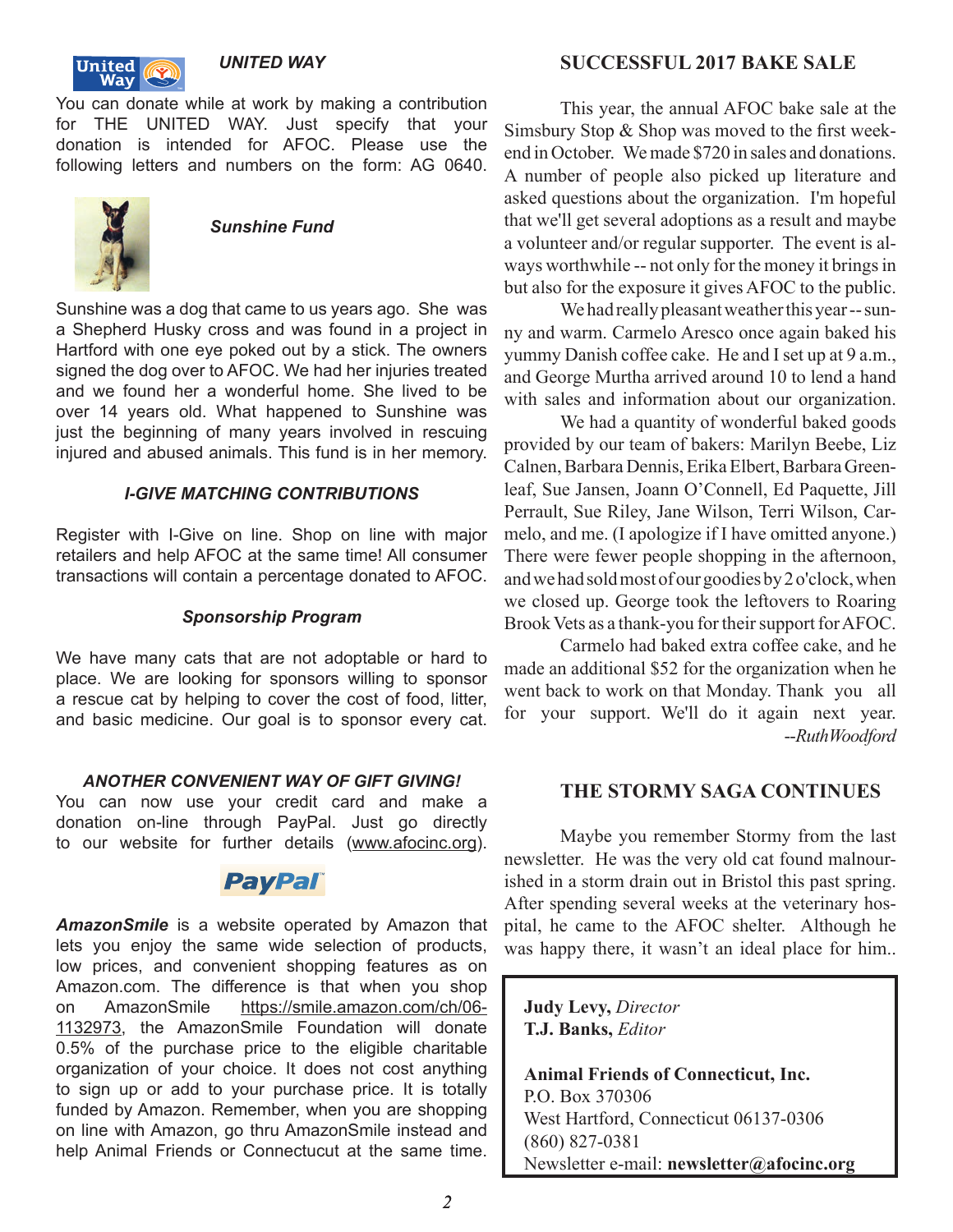#### **BARNABY**

The first time I spotted Barnaby was in April of 2016, as I started mowing my lawn. The top of a small orange head appeared above the overgrown grass on the front yard of the vacant house next door. I stopped mowing and approached slowly, only to have him slink away when I got within 20 feet. But a quick glance revealed two concerns: a mangled left ear and ribs that were noticeably visible through his orange fur.

 While there was nothing I could do about his ear, my love of cats immediately kicked in: I raced to the kitchen, emptied half a can of wet food into a bowl, and went next door. I put the bowl down on the lawn, but it was lost in the long grass. So I went back inside, took the large rubber mat in front of the sink, and placed it under the food bowl.

The orange cat kept his distance. Once I went back to my own yard, however, he cautiously approached the mat. With one eye on me, he sniffed the food, then inhaled it. I re-filled his bowl a few minutes later, and he emptied it again with enthusiasm.

 It took several weeks to lure him onto the porch. I could still not get anywhere near him; but he was content to eat the food and sleep on one of the cushioned chairs on our open porch as long as no one seemed to be around.

The first big breakthrough came as I sat on the porch one day with the food only a few feet away. After eating, he amazed me by coming over and rubbing against my legs. I let him familiarize himself with my smell and finally was able to pet him as he walked by. Congratulating myself on my superior cat knowledge and ability to communicate with wild animals, I reached out to pet him on his next pass and got whacked on the back of my hand with his claws fully extended. My hand looked like something out of the prom scene in "Carrie."

 We both made some adjustments over the next few months. Then one day, while I was stroking his back, he flopped over on his side and let me massage him. He purred away the entire time. Soon, he was enjoying many of the same perks as our indoor cats: tuna water, cat treats, belly rubs, and monthly applications of Frontline to ward off ticks.

 With inclement weather approaching, we faced another challenge – how could we get him through the winter? We could neither bring him into the house with our other five cats nor

He weighed only 6 pounds, and his thyroid numbers were way too high: that meant that he needed thyroid meds every 12 hours. The vet said that his life could probably be measured in days, not in weeks or months.

Stormy, however, wasn't ready to give up, and neither was I. He came home to Torrington with me. My tuxedo boy got

his meds every 12 hours.

I fed him five times a day with a syringe and gave him an appetite-stimulant pill every three days. After six weeks, he was eating on his own and starting to put on weight.

Now, after more than five months with us, Stormy weighs 10 pounds; his thyroid numbers are ideal, and he no longer needs the appetite stimulant. He knows his routine and lets me know when it is time for



him to eat. Thanks to his will to live, I expect Stormy to be around a long time. -- *Jean Blackman*

**Volunteers needed, sometimes on very short notice, to transport cats to veterinary appointments. Most appointments are from the shelter in New Britain to a vet in the Farmington Valley. Very occasionally, the appointment could be to specialists in Massachusetts or just over the border in New York State. If you are willing to do this, please call Jean, the shelter manager, at 860-489-4901.**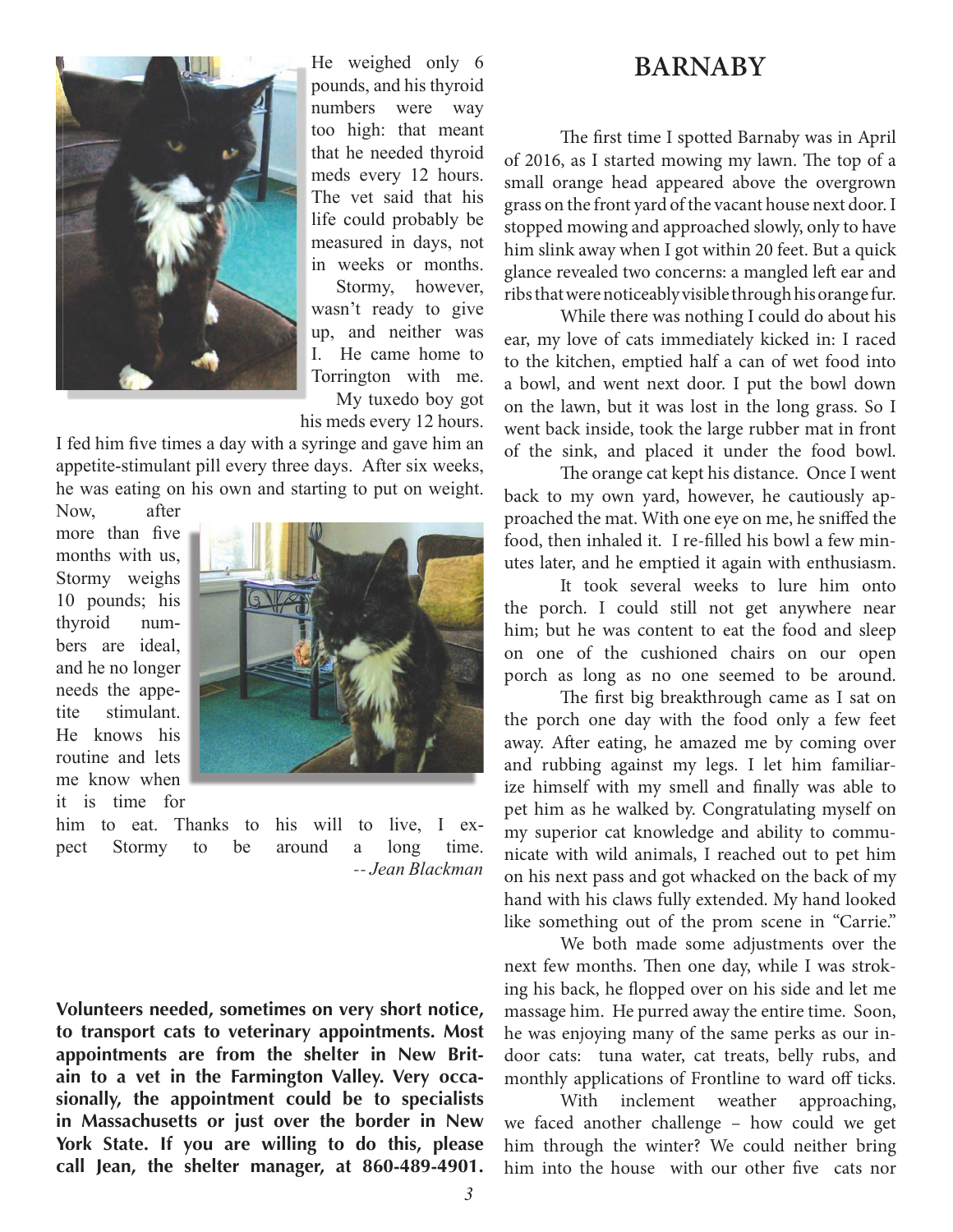leave the basement door open all winter for him.

We found a company that makes heated cat houses and ordered a double-wide one with an electric pad: the pad is pressure-sensitive and heats up when the cat sits on it. I set it up and realized we had no outside outlet to plug the heating pad into. Betsy immediately nixed the idea of running an extension cord through the window and into the kitchen. So I ended up contacting an electrician, who installed an outlet on the front porch.



It took a week or so, but we were finally able to lure Barnaby into the cat condo though one of the two plastic-covered doorways.

 Barnaby still lives on our porch, eats three (or more) meals a day, gets lots of petting, and seems content with his new life. Despite the hazards of living outside, he has managed to thrive, bulking up to roughly 15 pounds.

It would give me great joy to introduce him to the pleasures of a warm and loving home. But he is still a very wild, willful cat and has his own ideas on how he wants to live his life. It is our sincere hope he lives a long and comfortable one -- inside if possible, outside if he chooses. -- *Gary Berman*

# **IN LOVING MEMORY**

**Reginald**: Donations were made in memory of Reginald Cyr.

--Marie Cyr, Judith & Bruce Morris

**Marmalade**: Donations were made in memory of Marmalade

--Lois & John McHugh, Nancy McHugh

**Roxie**: A donation was made in memory of Roxie, a loving pet of Adrian & Eleanor Healey West Hartford, CT. --John Darcey

**Kelsey**: A donation was made in memory of Kelsey.

--Jane Boyle

**Kayla**: A donation was made in honor of Kayla. --Ingrid Persson

**Leona & Harlan**: A donation was made in memory of Leona & Harlan Feinberg. --Barbara Russell

**Clara:** A donation was made in honor of Clara Flarahty's birthday. --Matthew Epright

**Sassy**: A donation was made in memory of Sassy, beloved pet of Paula Cutoon. --Joan Walden

**Ozzie**: A donation was made in memory of Ozzie, pet of the Levy family, West Hartford, CT. --Barbara Kronfeld

Anthony: A donation was made in memory of Anthony Fiorillo. --Jean Olson

**Lady**: A donation was made in memory of Lady, our beloved Golden Retriever. --Janie & William De Dominicis

**Dillon**: A donation was made in loving memory of Dillon.

--Diane Francello

**Oreo:** A donation was made in honor of our wonderful little friend, Oreo. --Marion Goodwin

**Steward**: A donation was made in memory of Steward Friedman.

--The Penwood Association

*We would be happy to accept a donation of a car, van, truck, RV or boat in any condition, running or not. They are a charitable tax deduction and help us continue our daily work.*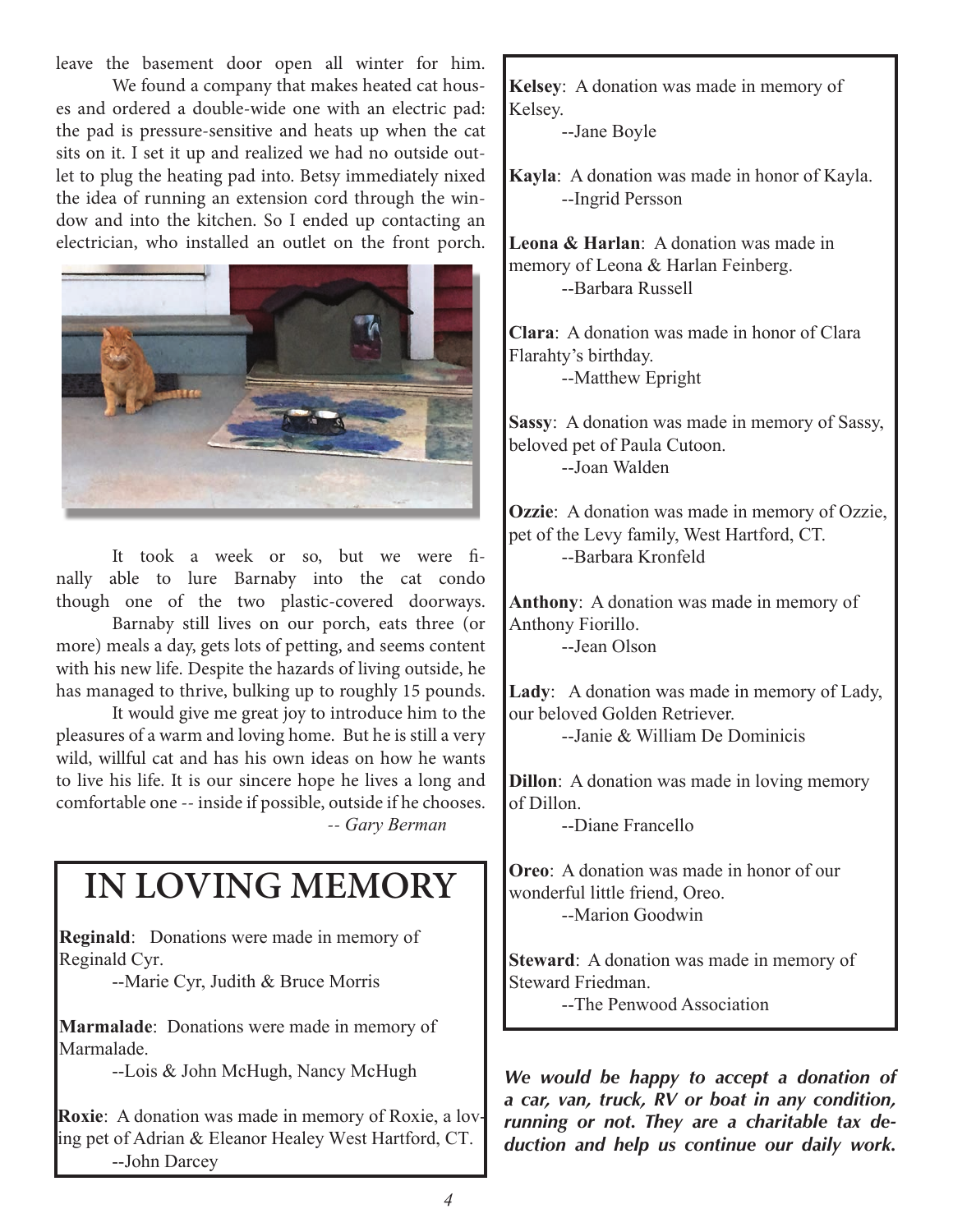## *SEND IN THE CLONES*

During the winter solstice of 2001, there arrived in our old seen-it-all world a creature that was truly unique: Copy Cat ("CC" for short), a grey-and-white kitten, born at Texas A & M in College Station. She didn't look like anything special. But CC had been a long time coming, and, even though her four siblings had died in utero, she was healthy and thriving. She was the single viable kitten to show for 87 heartbreaking attempts by a crack team of geneticists. CC was a miracle--- the first cat to be cloned and to survive.

The process sounded simple enough. Retrieve a cell (the A & M team used an ovarian cell); remove and preserve its nucleus; implant that nucleus into the denucleated ovum of a surrogate cat; and then implant the manufactured embryo into the second cat. The kitten born from such a procedure would be a carbon-copy cat, at least in theory. Yet anyone who has ever known a set of identical twins will tell you that twins are rarely as identical as folklore would have it. The same DNA doesn't translate into identical personality or identical mannerisms. Nature, ever the changer, plays a large part in this. And so it was with CC.

Rainbow, the calico original, had a reputation of being shy and stand-offish. She had also been fighting a weight problem all her life. CC, on the other hand, was playful, outgoing, and thin. Even their coats were very different. Rainbow lived up to her name -- gold fur over white with blocks of tan and brown -- while CC was patterned grey and white. The most striking resemblance between the two lay in their faces, particularly around their mouths and cheeks. In a black-and-white photo, those faces looked to exactly the same.

 But they weren't the same. The research team saw the differences and alerted their backers, Genetic Savings and Clone, to that fact. And after an initial burst of interest from the pet-owning public, the overall fascination with clones as a commercial venture began to wane. Cost, inconsistent results…the reasons were probably many. And 9-11 had given the 24-hour news cycle something even bigger to talk about.

 Fast-forward to today. The most recent corporate manifestation of genetic manipulators is ViaGen, a subsidiary of Trans Ova Genetics. In the early 2000s, the company concentrated primarily on livestock animals: prize-winning dairy cows and race-winning thoroughbreds. In the past year, however, ViaGen has cracked the pet-cloning market and brought the prices down considerably. A bereaved pet owner may now clone Fido for a mere \$50,000, down from six figures. Fluffy will run half as much at \$25,000. The cost differential is based on the fact that cats are easier to replicate, proving that even clone dogs are more trouble than cats. A pre-packaged clone kit is available on-line, and the collection process is a cinch. A sample of skin is "harvested" from the donor (dead or alive) and refrigerated. The tissue is sent to the lab where the cells are cultured in vitro and then frozen. This first step runs about \$1000 for a living pet and 50 per cent more for a deceased one, the process being more complicated when dealing with an animal who is no longer living. Step two involves the extraction-and-implantation procedure. Pet owners can now have their beloved pet returned to them in kitten form for a little less than the cost of a low-end BMW. Death is no longer final. Lazarus can be returned to the bosom of his family.

 But this journey to immortality has not been without its pitfalls. Some twice-over owners are disgruntled that their copies don't like the same treats, play with the same mouse toys, or behave in the same manner as the originals. ViaGen's mission statement spells it out: "we understand the unique love that our clients have for their pets.... [and are] dedicated to delivering outstanding service and results." They do not claim that you will receive the same cat. How could they? Good intentions don't necessarily yield the same pet reborn. In fact, the researchers are pretty certain that they won't, and they tell you that up front.

 And then there's the moral question. Should we clone pets? The statistics for homeless cats are staggering. Each year, 3  $\frac{1}{2}$  million cats are abandoned in the U.S. alone. These are just the ones in shelters, the countable ones. No one knows the number of homeless cats "on the outside." And of those incarcerated, nearly half will die. 1.4 million cats were euthanized in 2017 alone. If that isn't an argument for adoption over cloning, then what is?

 But the story of CC does have a happy ending. After all the initial hoopla surrounding her birth, she was adopted by Duane and Shirley Kraemer, two of her creators, and went to live in a plush condo with a wrap-around sun porch. She grew to adulthood and went on to deliver three healthy kittens of her own.

CC celebrated her 16th birthday on December 22, 2017. By all standards, she has lived a very long and interesting life. There are obviously worse things in the world than being born a celebrity clone. -- *Dr. Thomas D. Morganti, Avon Veterinary Clinic*